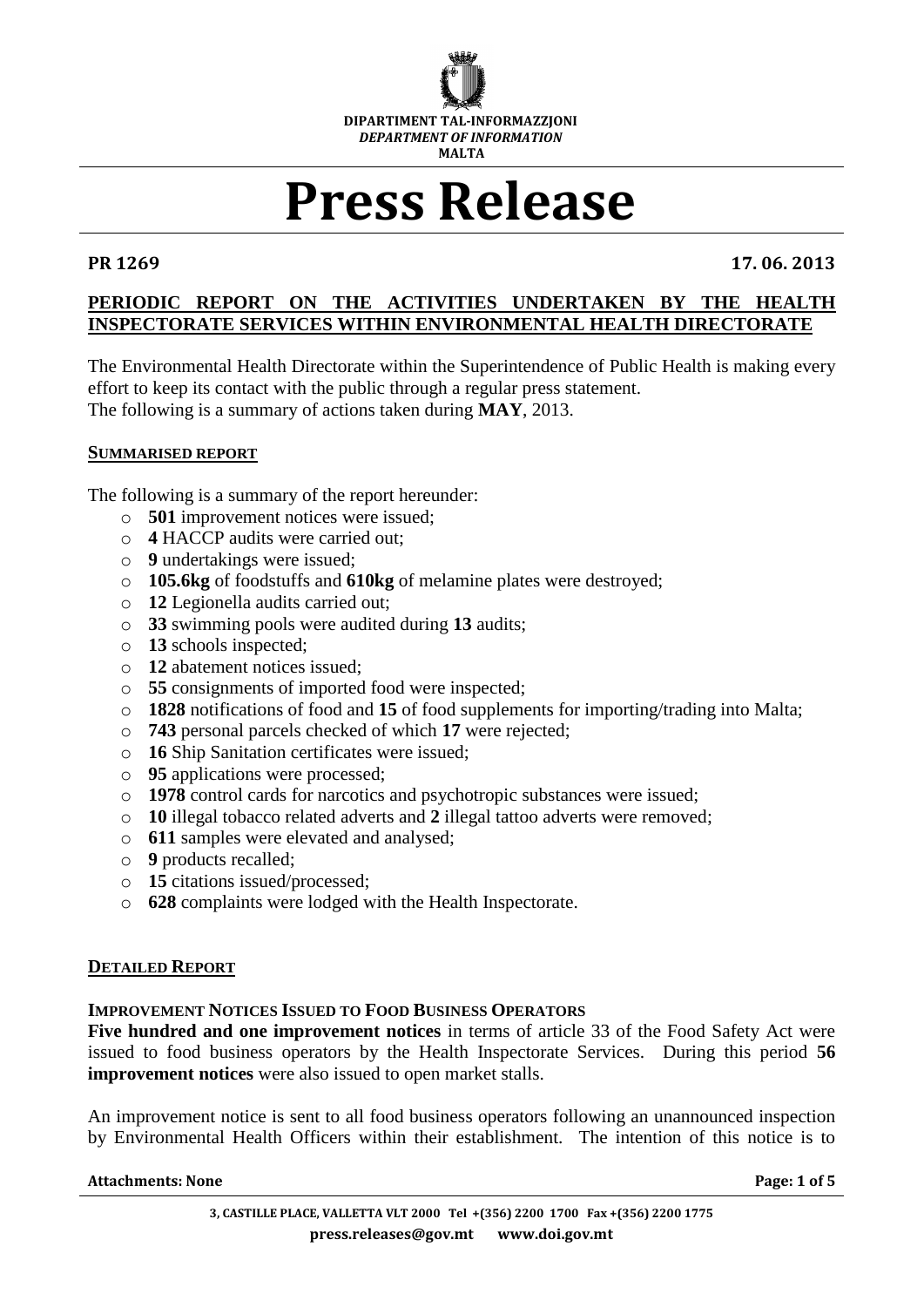inform food operators about deficiencies noted in their establishments while the operator is given a specific deadline in order to rectify these deficiencies. Though the seriousness of deficiencies might vary, legal action is initiated when major deficiencies are noted.

# **HACCP AUDITS**

**Four HACCP audits** were carried out. The **H**azard **A**nalysis **C**ritical **C**ontrol **P**oint is a Food Safety Management System which is obligatory in those food businesses providing high risk foods.

# **UNDERTAKINGS**

**9 undertakings** were entered into by the Health Inspectorate, and concerned several food and environmental health related issues.

Undertakings are legal agreements between the operators and the Health Authority specifying deadlines by which deficiencies in their premises should be remedied in compliance with standing legislation. Failure to abide with the agreed deadlines results in Court proceedings being initiated.

### **DESTRUCTION OF FOOD**

The amount of **foodstuffs** destroyed by the Health Inspectorate was **105.627kgs.**

These foodstuffs included:

| $\bullet$ | Meat and poultry products       | 56.4 <sub>kg</sub> |
|-----------|---------------------------------|--------------------|
| $\bullet$ | Fresh and frozen vegetables     | 11.kg              |
| $\bullet$ | Bakery items                    | 10.3kg             |
|           | • Prepared snacks               | 2.3kg              |
|           | $\bullet$ Fish products         | 4.9kg              |
|           | Confectionery items             | 16.7kg             |
|           | Sauces, spices and delicatessen | 4kg                |

**610 kg (3072 in number)** melamine plates were also destroyed during this month.

# **LEGIONELLA AUDITS AND POOL INSPECTIONS**

**Twelve audits** at Hotels, and other similar premises to ascertain compliance with Control of Legionella Regulations, 2006 (L.N. 5 of 2006) and the Registration of Cooling Towers and Evaporative Condensers Regulations, 2006 (L.N. 6 of 2006) were performed by the Health Inspectorate.

**Thirty-three swimming pools** were inspected during **thirteen audits** carried out by the Health Inspectorate to verify compliance with Swimming Pools Regulations, 2005 (L.N. 129 of 2005)**. 3 new pools** were registered with the Health Authority during this month. This regulation specifies that all swimming pools with the exception of those situated at a single family residence need to register with this Directorate. A list of registered pools can be found in the Directorate's website mentioned below.

# **INSPECTIONS OF SCHOOLS**

**13 schools** were inspected to ensure compliance with general hygiene requirements. Such inspections are carried out in private, government or church owned schools and whether, primary, secondary, tertiary or language or special schools.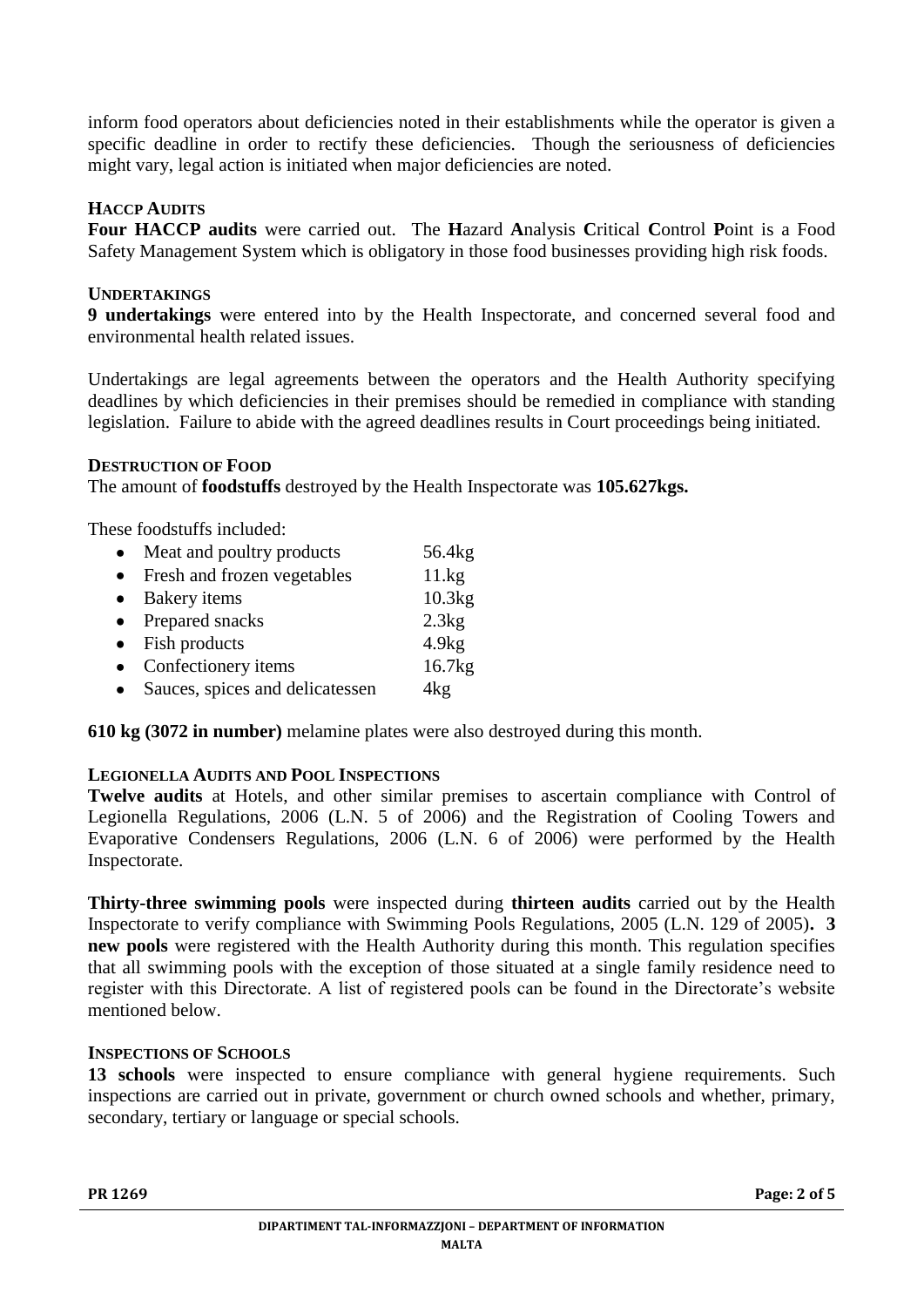### **ABATEMENT NOTICES**

**12 abatement notices** were issued by the Health Inspectorate in terms of the Public Health Act in view of inspections and audits carried out in the previous days.

#### **CONSIGNMENTS**

**Fifty-five consignments** of food imported/traded into Malta were also inspected by Environmental Health Officers attached with the Port Health Services within this Directorate.

#### **CONSIGNMENTS DOCUMENTARY CHECKS**

**1828 requests for importation/trading of foodstuffs** and **15 requests for importation of food supplements** were submitted to the Port Health Services as required by Trading Regulations of 2004 (Legal Notice 315 of 2004 which can be downloaded from [http://www.justiceservices.gov.mt/DownloadDocument.aspx?app=lom&itemid=11120&l=1.](http://www.justiceservices.gov.mt/DownloadDocument.aspx?app=lom&itemid=11120&l=1)

All traders of food including food contact materials and food supplements are reminded to notify the Port Health Services, 48hours in advance as explained in Press Release 1531 issued on  $13<sup>th</sup>$ August, 2011 (URL: [http://www.doi.gov.mt/EN/press\\_releases/2011/08/pr1531.pdf](http://www.doi.gov.mt/EN/press_releases/2011/08/pr1531.pdf) ).

#### **PERSONAL IMPORTS**

**743 personal consignments** were also screened by the Port Health Services, of which **17 were rejected**.

#### **SHIP SANITATION CERTIFICATES**

**Sixteen** Ship Sanitation Certificates were issued by the Port Health Services. These inspections are carried out in terms of the International Health Regulations of 2005 and involve the assessment of the general hygienic conditions and control measures undertaken on ships. A Ship Sanitation Certificate needs to be renewed every 6 months at an authorised port; Malta being an authorised port.

#### **APPLICATIONS AND CONSULTATIONS**

The Health Inspectorate received **95 requests to process applications** to operate food and non-food business. Prospective operators who wish to open such businesses are obliged to apply for a permit with the Malta Environment and Planning Authority (MEPA) and then apply for the actual licence with the competent authority such as the Trade Licensing Unit or Malta Tourism Authority. At every stage, this Directorate is consulted in order to verify suitability of proposed premises.

#### **CONTROL CARDS FOR NARCOTIC AND PSYCHOTROPIC SUBSTANCES**

**1978 control cards for narcotic and psychotropic substances** (776 males and 1202 females) were issued by the Drug Control Unit, which is another unit falling under the Health Inspectorate Services. **218 of these cards** were **new applications.**

These cards are issued when a medical doctor deems that a person needs to be prescribed a psychotropic drug. An application form is filled in and handed over to the patient which is in turn submitted to the Drug Control Unit, Shop 12, City Gate, Valletta Tel; 21245490.

### **ILLEGAL ADVERTISEMENTS**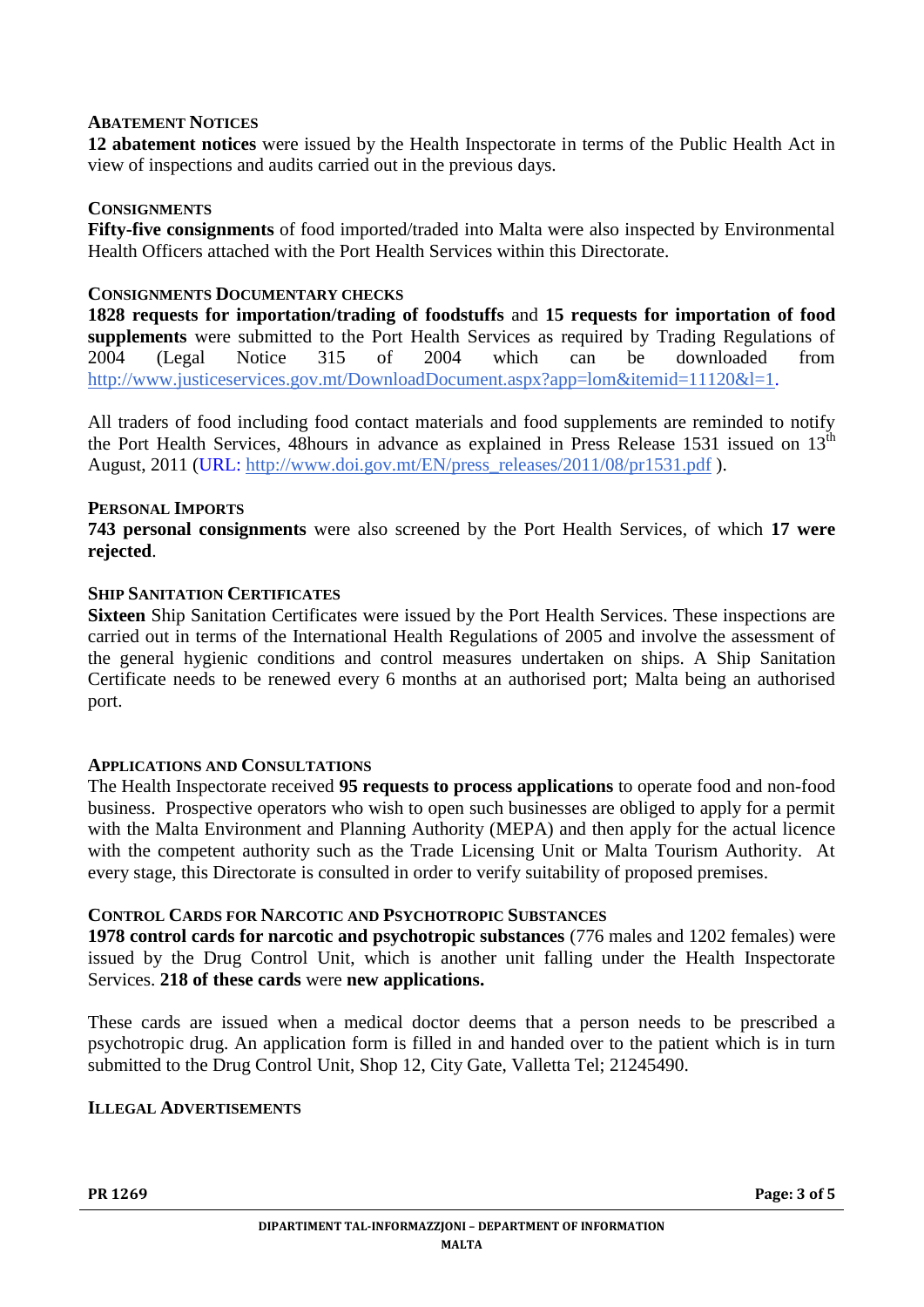**10 adverts** involving Tobacco products, including electronic cigarettes in breach of Tobacco (Smoking Control) Act were noticed on local sites and the respective advertisers and webmasters were instructed to remove such adverts - something which was actually complied with.

**Two** adverts of tattoo equipment were also noted to be contravention of the Control of Tattooing Act.

# **SAMPLES**

**611 samples** were elevated by the Health Inspectorate and submitted to the Public Health Laboratory for analysis and/or examination for several parameters.

# **RECALLS**

**Nine products were recalled** as follows:

| $\bullet$ | Press                                        | Release | number                                       | 0899 | issued | on            | $6^{\text{th}}$  | May,      | 2013 | (URL: |  |  |  |
|-----------|----------------------------------------------|---------|----------------------------------------------|------|--------|---------------|------------------|-----------|------|-------|--|--|--|
|           | https://ehealth.gov.mt/download.aspx?id=9181 |         |                                              |      |        |               |                  |           |      |       |  |  |  |
| $\bullet$ | Press                                        | Release | number                                       | 0948 | issued | <sub>on</sub> | 9 <sup>th</sup>  | May,      | 2013 | (URL: |  |  |  |
|           |                                              |         | https://ehealth.gov.mt/download.aspx?id=9194 |      |        |               |                  |           |      |       |  |  |  |
| $\bullet$ | Press                                        | Release | number                                       | 0951 | issued | <sub>on</sub> | 9 <sup>th</sup>  | May,      | 2013 | (URL: |  |  |  |
|           |                                              |         | https://ehealth.gov.mt/download.aspx?id=9196 |      |        |               |                  |           |      |       |  |  |  |
| $\bullet$ | Press                                        | Release | number                                       | 1086 | issued | <sub>on</sub> | $24^{\text{th}}$ | May,      | 2013 | (URL: |  |  |  |
|           | https://ehealth.gov.mt/download.aspx?id=9211 |         |                                              |      |        |               |                  |           |      |       |  |  |  |
| $\bullet$ | Press                                        | Release | number                                       | 1135 | issued | on            | $31^{\rm st}$    | May, 2013 |      | (URL: |  |  |  |
|           | https://ehealth.gov.mt/download.aspx?id=9237 |         |                                              |      |        |               |                  |           |      |       |  |  |  |
|           |                                              |         |                                              |      |        |               |                  |           |      |       |  |  |  |
|           | Press                                        | Release | number                                       | 1136 | issued | on            | 31 <sup>st</sup> | May,      | 2013 | (URL: |  |  |  |
|           |                                              |         | https://ehealth.gov.mt/download.aspx?id=9239 |      |        |               |                  |           |      |       |  |  |  |

# **CONTRAVENTIONS**

**Fifteen contraventions** were issued/processed by the Health Inspectorate, **seven** of which were related to food safety issues:

- A retailer for not having appropriate washing facilities, another retailer for not being  $\bullet$ registered with FSC and another operator for employing unregistered food handlers
- An individual for keeping food inside a vehicle not at a suitable temperature and keeping  $\bullet$ food in risk of contamination;
- A butcher shop for not adhering with the licence conditions and not having proper traceability;
- One operator for not abiding to an undertaking; and  $\bullet$
- Another operator for not having proper traceability and also having products with  $\bullet$ misleading labelling.

**Eight** were environmental health related:

- $\bullet$ One individual for keeping a garage with accumulation of rubbish;
- Two individuals for keeping accumulations of stagnant and dirty water;
- Three individuals for smoking in public places;  $\bullet$
- One individual for smoking in an enclosed place and one individual for permitting smoking in same enclosed space.